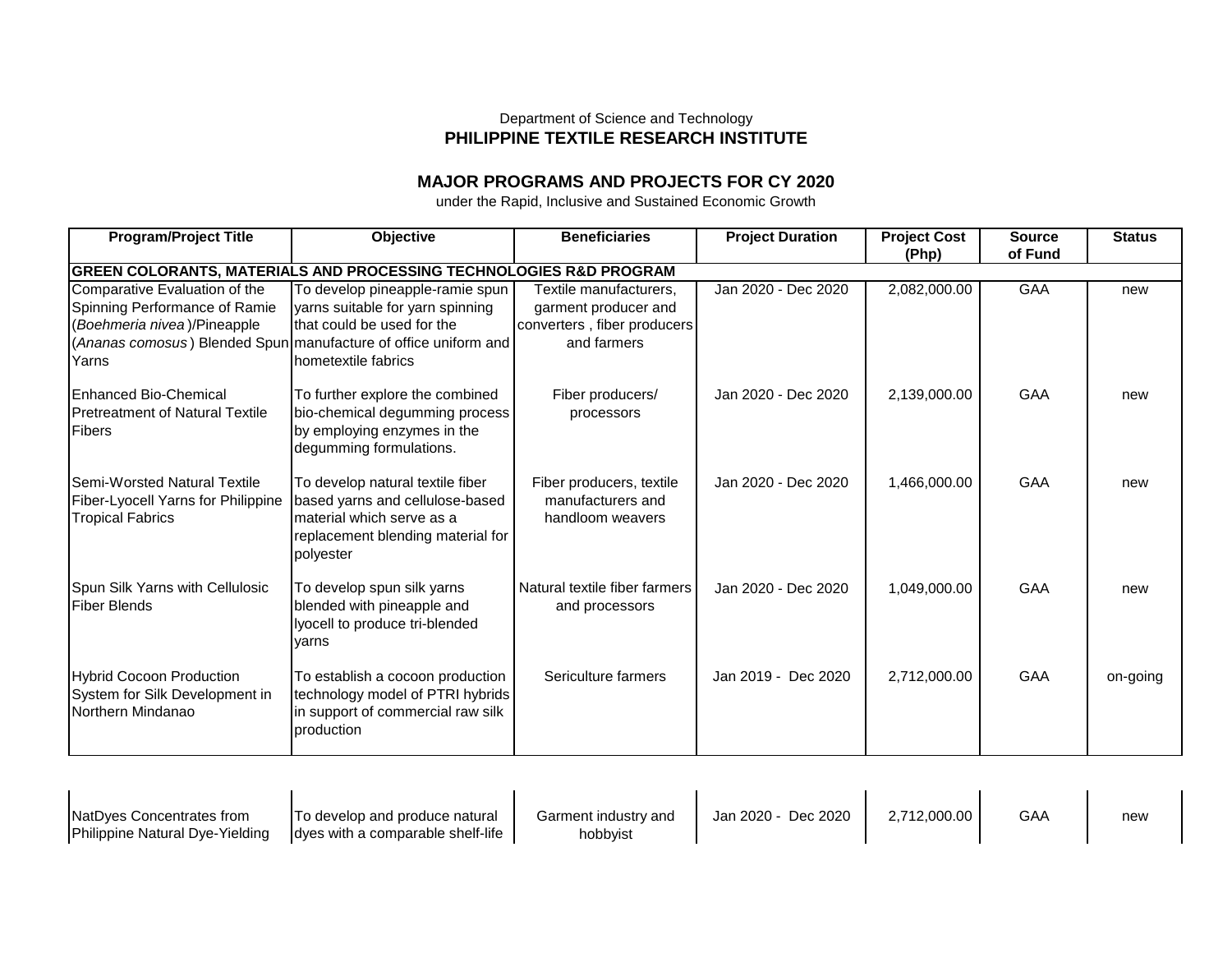## **MAJOR PROGRAMS AND PROJECTS FOR CY 2020**

under the Rapid, Inclusive and Sustained Economic Growth

| <b>Program/Project Title</b>                                                                                                                               | <b>Objective</b>                                                                                                                                  | <b>Beneficiaries</b>                                                                                    | <b>Project Duration</b> | <b>Project Cost</b><br>(Php) | <b>Source</b><br>of Fund | <b>Status</b> |
|------------------------------------------------------------------------------------------------------------------------------------------------------------|---------------------------------------------------------------------------------------------------------------------------------------------------|---------------------------------------------------------------------------------------------------------|-------------------------|------------------------------|--------------------------|---------------|
| <b>Plants</b>                                                                                                                                              | and color characteristics to the<br>powdered dye                                                                                                  |                                                                                                         |                         |                              |                          |               |
| Philippine Natural Dye Sources<br>for Digital Fabric Printing Ink                                                                                          | To further improve the properties,<br>color and storage stability of the<br>natural dye inks                                                      | Clothing manufacturing<br>company and<br>manufacturer of natural<br>dye inks/paints                     | Jan 2020 - Dec 2020     |                              | GAA                      | new           |
| Enhancing the Products of<br>Natural Textile Fiber<br><b>Pretreatment via Wet on Wet</b><br>Processing                                                     | To develop and roll-out an<br>efficient and cost-effective<br>process to produce pretreated<br>natural textile fibers for spun<br>yarn production | Farmers and farming<br>cooperatives in<br>Surigao del Norte<br>and Surigao del Sur,<br>handloom weavers | Jan 2020 - Dec 2020     | 12,000,000.00                | GAA                      | new           |
| <b>TEXTILE TEXTILE R&amp;D PROGRAM</b>                                                                                                                     |                                                                                                                                                   |                                                                                                         |                         |                              |                          |               |
| Cellulose Acetate Nanofiber<br>Membrane from Banana (Musa<br>sapientum cavendish var) Fibers<br>as Dermal Delivery System of<br><b>Bioactive Molecules</b> | To develop drug-loaded cellulose-<br>based nanofiber membrane as<br>bioactive dermal wound dressing                                               | Textile manufacturers                                                                                   | Jan 2020 - Dec 2020     |                              | <b>GAA</b>               | new           |
| Flourescent Dye Functionalized<br>Cellulose Nanocrystals as<br>Identity Marking for Specialized<br><b>Philippine Textiles</b>                              | To develop identity ink for<br>Philippine textile materials based<br>on flourescent dye-functionalized<br>cellulose nanocrystals                  | <b>Textile manufacturers</b>                                                                            | Jan 2020 - Dec 2020     |                              | GAA                      | new           |

| <b>INTEGRATED TEXTILE PRODUCT DEVELOPMENT</b> |                                                                                                    |                       |                     |  |     |     |  |
|-----------------------------------------------|----------------------------------------------------------------------------------------------------|-----------------------|---------------------|--|-----|-----|--|
| Validation of the DOST Sizing                 | To verify the integration of the 3D                                                                | Textile manufacturers | Jan 2020 - Dec 2020 |  | GAA | new |  |
| System Based on the 3D Body                   | Body Scanning technology in the<br>product development using<br><b>Philippine Tropical Fabrics</b> |                       |                     |  |     |     |  |